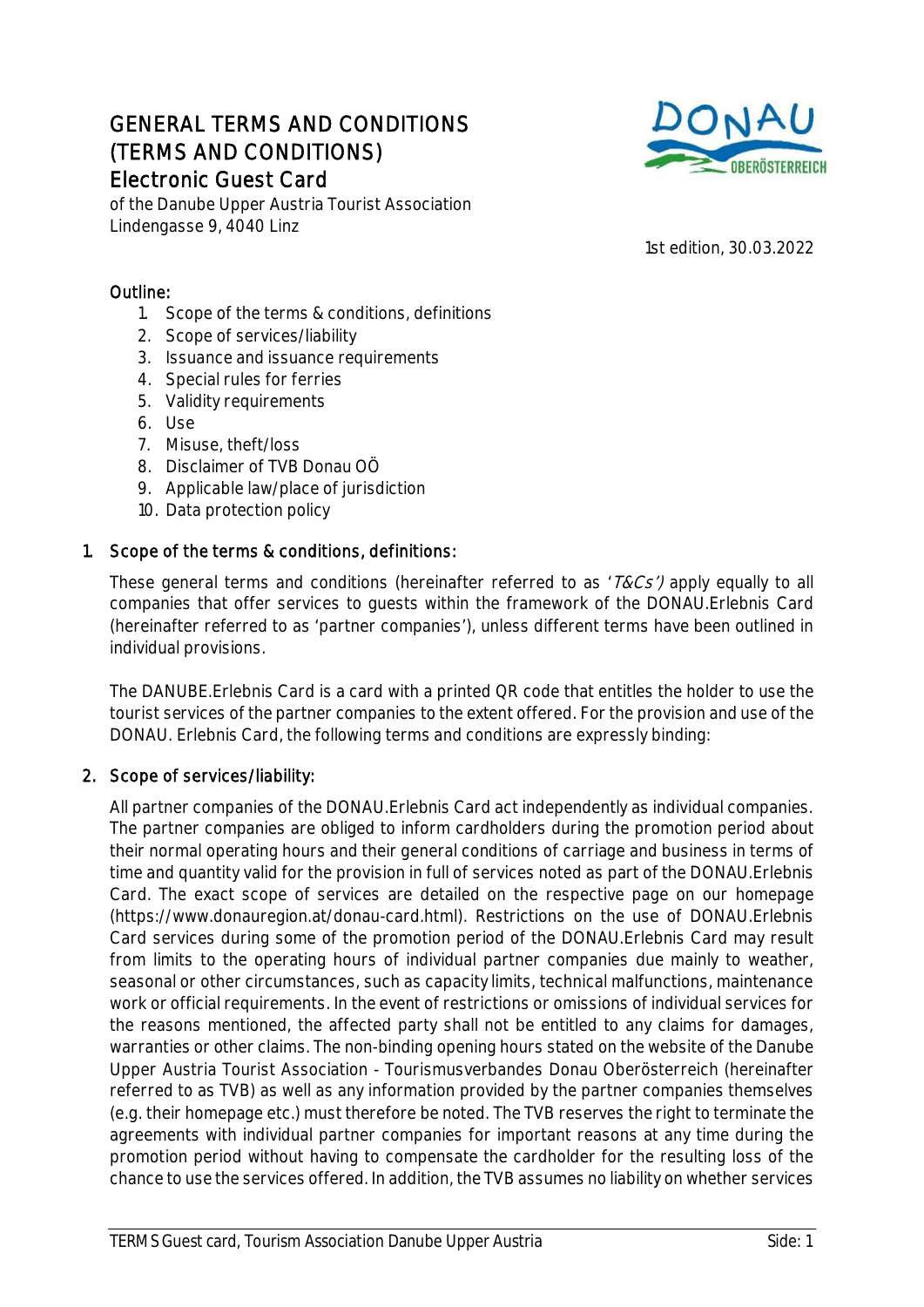from the previous season will also be available in the coming season, as service agreements are revised annually.

#### 3. Issuance and issuance requirements:

The DANUBE.Erlebnis Card is linked to the electronic guest registration system and is therefore only issued in establishments that use this. The DANUBE.Erlebnis Card is issued free of charge to guests staying for one night or more by their accommodation provider for the duration of their stay, including the day of arrival and departure, and cannot be purchased. If a guest checks in online before arriving at their accommodation (PreCheckIn), an electronic guest card will be sent to the guest's specified e-mail address. If a guest checks in at the accommodation provider in person, the DONAU.Erlebnis Card is printed out by the host and/or sent to the guest's e-mail address.

#### 4. Special rules for ferries:

Ferry trips are only counted as accommodation included in the DONAU.Erlebnis Card for stays of two nights or more.

#### 5. Validity requirements:

The DONAU.Erlebnis Card is issued exclusively to the respective cardholder and is nontransferable. It is only valid in conjunction with an official photo ID. The services associated with the DONAU.Erlebnis Card can only be used by the person named on the card within the validity period. The validity period of each individual DONAU.Erlebnis Card depends on the length of stay of the guest in the respective establishment.

## 6. Use:

To use services associated with the DONAU.Erlebnis Card, the cardholder shows his DONAU.Erlebnis Card to the respective partner company. The service partner checks the validity of the card with a visual inspection or by means of a QR scan with a checking device. The cardholder is obliged to present an official photo ID upon a reasonable request. If they are not in a position to do so, the services of the DONAU.Erlebnis Card cannot be provided, and no compensation will be granted.

## 7. Misuse, theft/loss:

In the event of misuse or simply suspicion of misuse, the individual partner companies are entitled and obliged to retain the card without replacing it. The transfer of the DONAU.Erlebnis Card to third parties is not permitted. In case of theft or loss of the DONAU.Erlebnis Card, the card can be reprinted at the issuing establishment.

## 8. Disclaimer:

The TVB assumes no liability for any damage suffered by a cardholder in connection with the use of the services offered. From the issuance of the DONAU.Erlebnis Card and the associated possibility of using services, there is, in any case, no liability of any kind for the TVB for any kind of damages resulting from the use of the services. When using the services of the DONAU.Erlebnis Card, a direct contract is concluded only between the cardholder and the respective partner company, so that all claims that the holder may be entitled to from poor or underperformance must be asserted against the partner company. Only the respective partner companies whose services are used are responsible and liable to the cardholder as they are acting independently. The TVB is to be held completely harmless and indemnified in this regard.